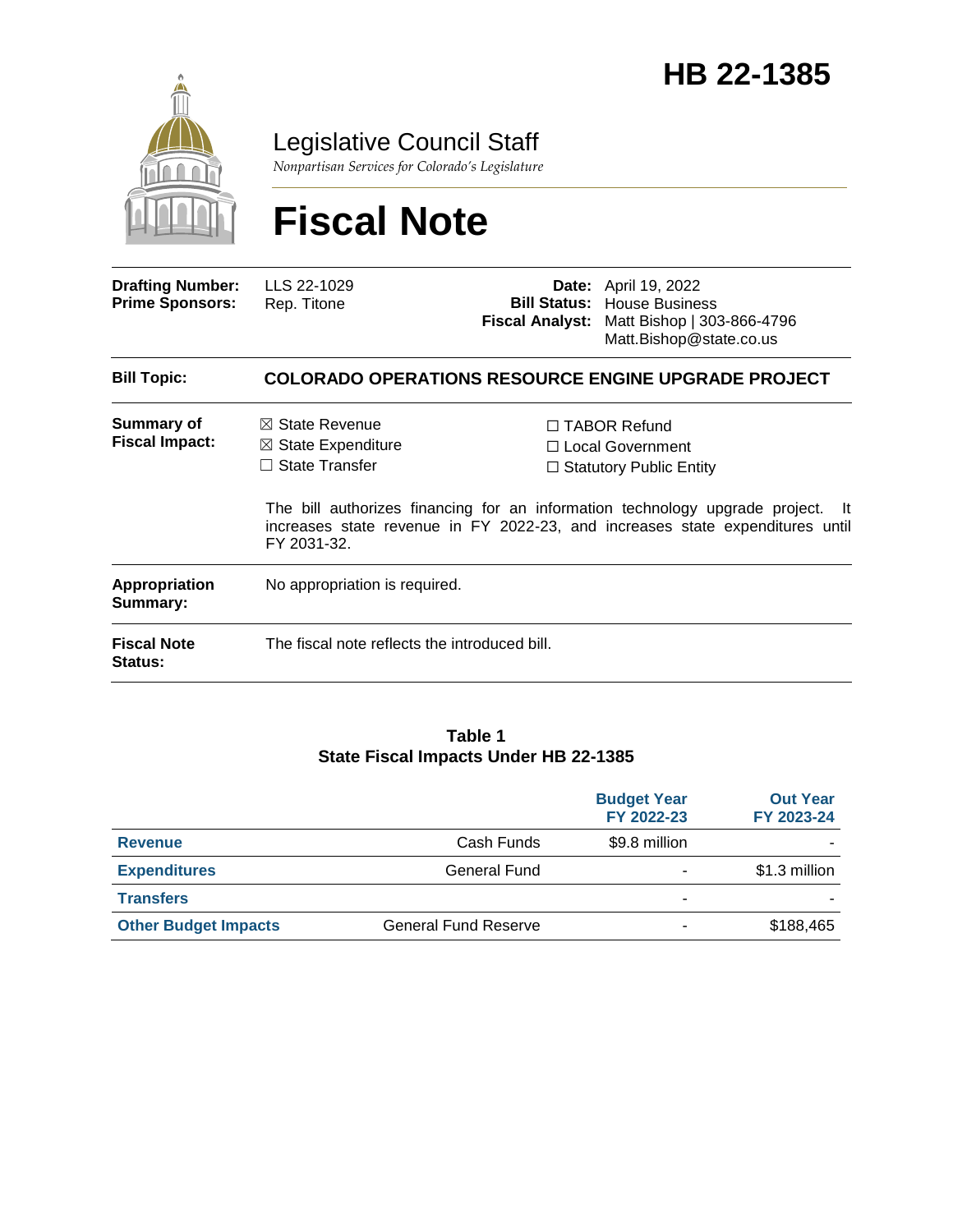Page 2

## Page 2<br>April 19, 2022 **HB 22-1385**

#### **Summary of Legislation**

The bill authorizes the state to enter into one or more financed purchase or certificates of participation agreements for the Colorado Operations Resource Engine (CORE) Upgrade project. CORE is the state's enterprise financial system. The bill permits certain legislative committees to request functionality of the Office of Information Technology, and requires the office to update the legislature on the progress of the project.

#### **Background**

The state enters into lease-purchase agreements using financial instruments called certificates of participation (COPs). In this type of lease-purchase agreement, the state transfers its interests in a property to a lessor in exchange for cash and then leases the property back through annual lease payments. The lessor assigns its interests to a trustee, usually a commercial bank, who holds the title to the property, collects lease payments from the state, and makes payments to the investors. The state renews the lease each year and makes annual payments authorized through the Long Bill. The interest rate paid by the state is fixed and depends on market conditions at the time COPs are priced for sale. When the lease ends, the state owns the facility at no or minimal additional cost.

#### **State Revenue**

In FY 2022-23, the bill increases state revenue by an estimated \$9,787,000 from the issuance of COPs. This estimate reflects the cost of the project; the total amount of revenue generated will depend on market conditions at the time of issuance and the total estimated expenditures, which include principal, interest, and the cost of issuance. As the bill does not specify the fund to which revenue will be deposited, the fiscal note assumes this revenue is credited to the IT Capital Account of the Capital Construction Fund, to be consistent with the spending authority in the FY 2022-23 Long Bill.

### **State Expenditures**

The fiscal note assumes that payments on principal and interest will begin in FY 2023-24. The bill increases state expenditures from FY 2023-24 through FY 2031-32 to make these payments. For informational purposes only, the annual payment is estimated at \$1,265,434; the actual payments will be determined by the State Treasurer based on the terms of the purchase agreement and market conditions at the time of issuance.

Workload will minimally increase for the Office of Information Technology to provide updates and respond to requests from the legislature. No change in appropriations is required.

#### **Other Budget Impacts**

**General Fund reserve.** Under current law, an amount equal to 15 percent of General Fund appropriations must be set aside in the General Fund statutory reserve beginning in FY 2022-23. Based on this fiscal note, the bill is expected to increase the amount of General Fund held in reserve beginning in FY 2023-24 by the amount shown in Table 1, which will decrease the amount of General Fund available for other purposes.